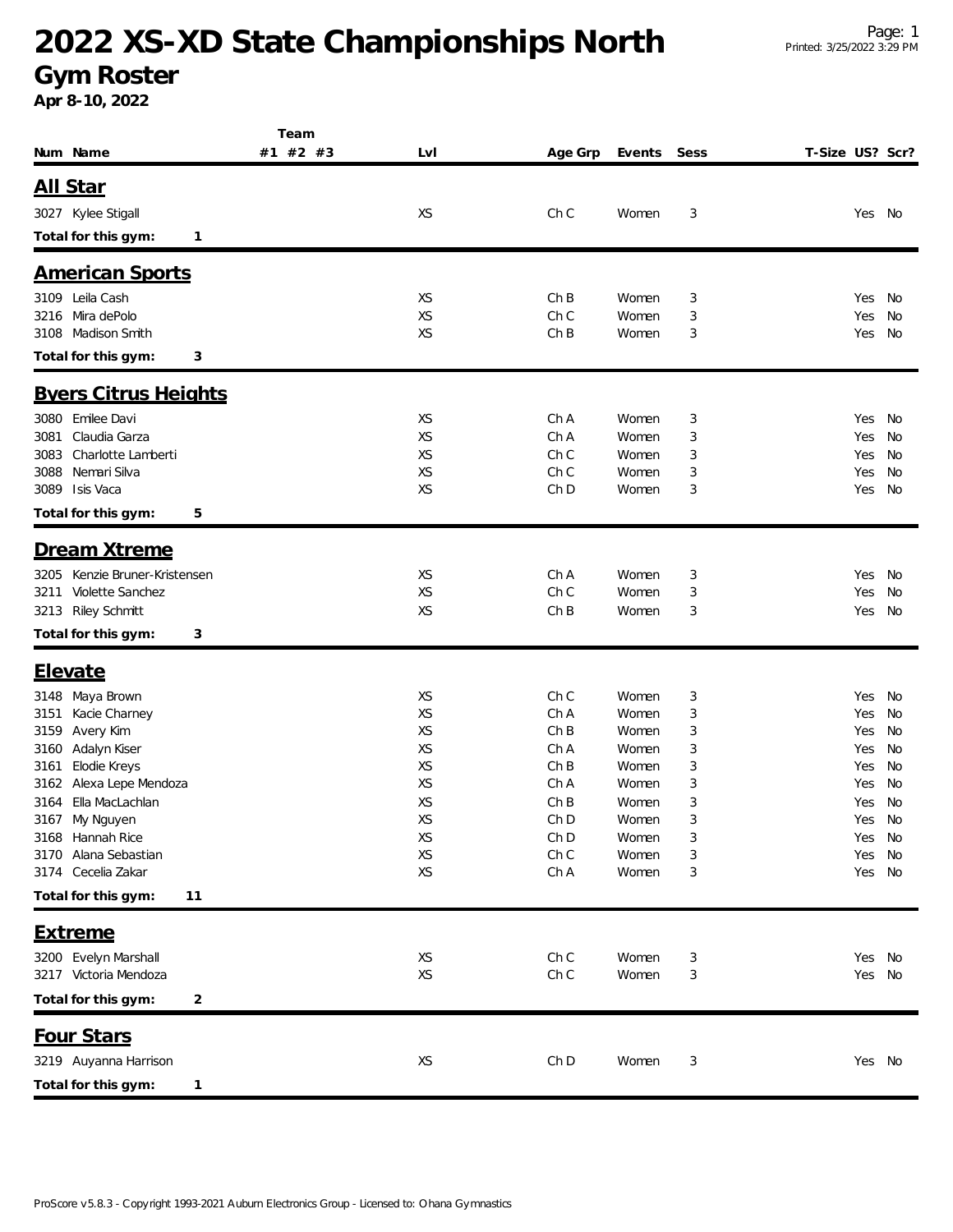# **2022 XS-XD State Championships North**

**Gym Roster**

**Apr 8-10, 2022**

|                                               | Team     |          |              |                |        |                 |            |          |
|-----------------------------------------------|----------|----------|--------------|----------------|--------|-----------------|------------|----------|
| Num Name                                      | #1 #2 #3 | LvI      | Age Grp      | Events         | Sess   | T-Size US? Scr? |            |          |
| <b>Golden Bear</b>                            |          |          |              |                |        |                 |            |          |
|                                               |          |          |              |                |        |                 |            |          |
| 3008 Koda Davis                               |          | XS       | Ch D         | Women          | 3      |                 | Yes No     |          |
| Total for this gym:<br>1                      |          |          |              |                |        |                 |            |          |
| <u>iGYM</u>                                   |          |          |              |                |        |                 |            |          |
| 3233 Allie Forde                              |          | XS       | Ch D         | Women          | 3      |                 | Yes        | No       |
| 3235 Rylee Haynes                             |          | XS       | Ch D         | Women          | 3      |                 | Yes        | No       |
| Total for this gym:<br>2                      |          |          |              |                |        |                 |            |          |
| <u>Impact</u>                                 |          |          |              |                |        |                 |            |          |
|                                               |          |          |              |                |        |                 |            |          |
| 3123 Molly Hobson<br>3126 Tessala Wentzel     |          | XS<br>XS | Ch C<br>Ch C | Women<br>Women | 3<br>3 |                 | Yes<br>Yes | No<br>No |
|                                               |          |          |              |                |        |                 |            |          |
| Total for this gym:<br>$\overline{c}$         |          |          |              |                |        |                 |            |          |
| <u>Inversion</u>                              |          |          |              |                |        |                 |            |          |
| Elyse Baer<br>3175                            |          | XS       | Ch D         | Women          | 3      |                 | Yes        | No       |
| Sarina Chua<br>3176                           |          | XS       | ChB          | Women          | 3      |                 | Yes        | No       |
| Koko Cowen<br>3177                            |          | XS       | Ch D         | Women          | 3      |                 | Yes        | No       |
| Emma Dross<br>3178                            |          | XS       | Ch D         | Women          | 3      |                 | Yes        | No       |
| Mabel Hardy<br>3181                           |          | XS       | Ch D         | Women          | 3      |                 | Yes        | No       |
| Harlow Hebert<br>3182                         |          | XS<br>XS | Ch A<br>ChB  | Women<br>Women | 3      |                 | Yes        | No       |
| Alyssa Idell<br>3183<br>Sienna Keeney<br>3184 |          | XS       | Ch A         | Women          | 3<br>3 |                 | Yes<br>Yes | No<br>No |
| <b>Briseis Matsumoto</b><br>3186              |          | XS       | Ch A         | Women          | 3      |                 | Yes        | No       |
| Evelyn Randolph<br>3188                       |          | XS       | ChB          | Women          | 3      |                 | Yes        | No       |
| Nadine Roverud<br>3189                        |          | XS       | ChB          | Women          | 3      |                 | Yes        | No       |
| Hailey Turk<br>3192                           |          | XS       | ChB          | Women          | 3      |                 | Yes        | No       |
| Fynn Valentine<br>3193                        |          | XS       | Ch A         | Women          | 3      |                 | Yes        | No       |
| Eastlynn Weed<br>3194                         |          | XS       | ChB          | Women          | 3      |                 | Yes        | No       |
| Total for this gym:<br>14                     |          |          |              |                |        |                 |            |          |
| <u>Miyaqi</u>                                 |          |          |              |                |        |                 |            |          |
| 3141 Cylia Clark                              |          | XS       | ChB          | Women          | 3      |                 | Yes No     |          |
| Total for this gym:<br>1                      |          |          |              |                |        |                 |            |          |
| NorCal Elite                                  |          |          |              |                |        |                 |            |          |
| Elliana Avila-Louangrath<br>3063              |          |          | ChB          | Women          |        |                 | Yes No     |          |
| Kolby Campbell<br>3140                        |          | XS<br>XS | Ch A         | Women          | 3<br>3 |                 | Yes        | No       |
| Serene Dank<br>3139                           |          | XS       | Ch D         | Women          | 3      |                 | Yes        | No       |
| Hailee Garman<br>3138                         |          | XS       | Ch C         | Women          | 3      |                 | Yes        | No       |
| Annabelle Lynn<br>3137                        |          | XS       | Ch C         | Women          | 3      |                 | Yes        | No       |
| Marley Lynn<br>3136                           |          | XS       | Ch A         | Women          | 3      |                 | Yes        | No       |
| Addie Strickland<br>3133                      |          | XS       | Ch A         | Women          | 3      |                 | Yes        | No       |
| Total for this gym:<br>7                      |          |          |              |                |        |                 |            |          |
| <b>North Bay</b>                              |          |          |              |                |        |                 |            |          |
| 3094 Cheyenne Aandahl                         |          | XS       | Ch C         | Women          | 3      |                 | Yes No     |          |
| Total for this gym:<br>1                      |          |          |              |                |        |                 |            |          |
|                                               |          |          |              |                |        |                 |            |          |